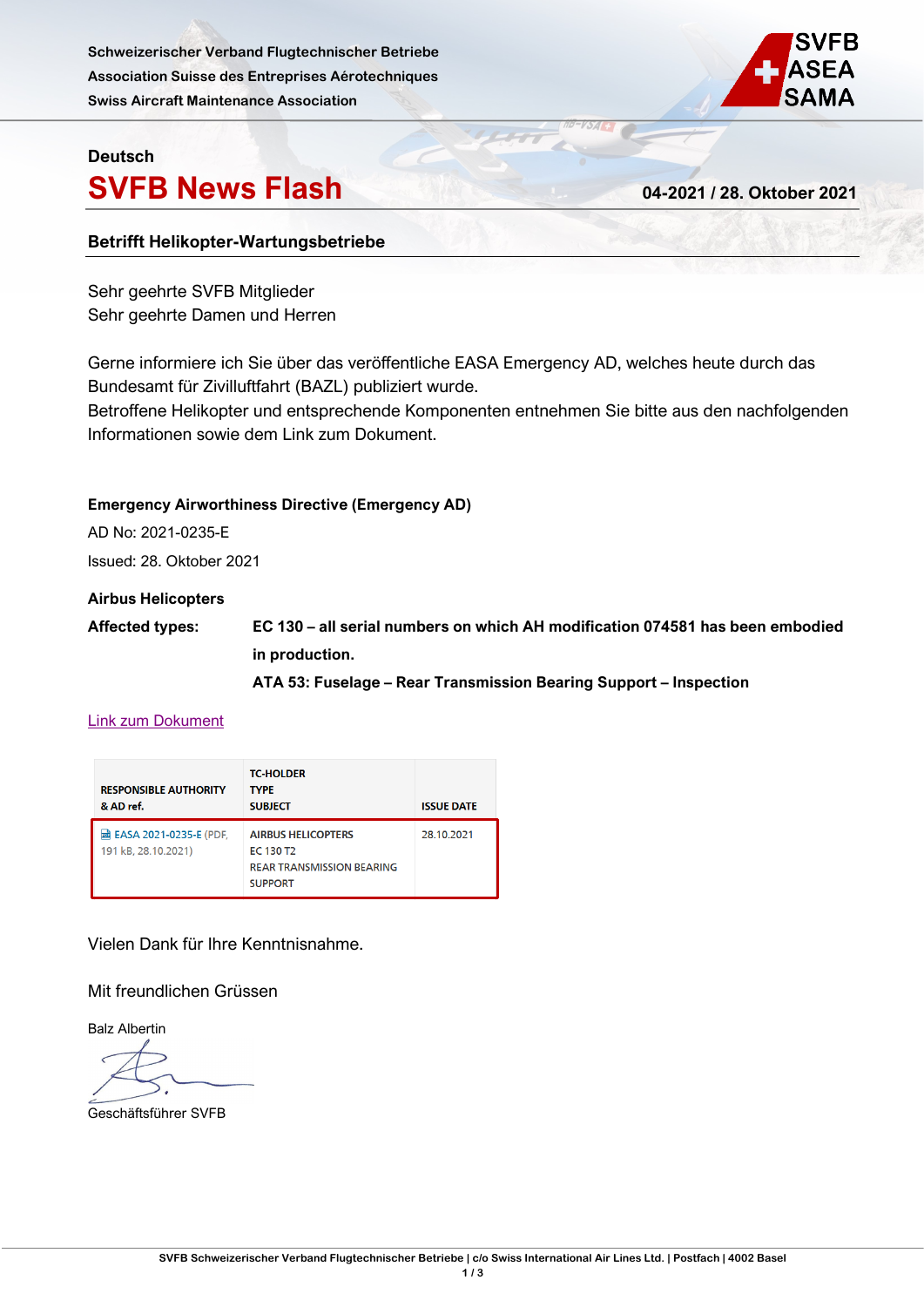**Schweizerischer Verband Flugtechnischer Betriebe Association Suisse des Entreprises Aérotechniques Swiss Aircraft Maintenance Association**



## **Français**

## **ASEA flash d'information 04-2021 / 28. octobre 2021**

## **Concerne les entreprises de maintenance d'hélicoptères**

Chers membres de l'ASEA Mesdames et Messieurs

J'ai le plaisir de vous informer que des consignes de navigabilité urgentes (Emergency AD) de l'EASA ont été publiées aujourd'hui par l'Office fédéral de l'aviation civile (OFAC). Les types de l'hélicoptère et des composants correspondants sont indiqués dans les informations suivantes ainsi qu'en cliquant le lien vers le document.

## **Emergency Airworthiness Directive (Emergency AD)**

AD No: 2021-0235-E

Issued: 28 octobre 2021

### **Airbus Helicopters**

**Affected types: EC 130 – all serial numbers on which AH modification 074581 has been embodied in production.**

**ATA 53: Fuselage – Rear Transmission Bearing Support – Inspection**

#### [Lien vers le document](https://www.bazl.admin.ch/bazl/fr/home/experts/aeronefs/consignes-de-navigabilite--cn-/emergency-airworthiness-directives--ead-.html)

| <b>RESPONSIBLE AUTHORITY</b><br>& AD ref.              | <b>TC-HOLDER</b><br><b>TYPF</b><br><b>SUBJECT</b>                                                        | <b>ISSUE DATE</b> |
|--------------------------------------------------------|----------------------------------------------------------------------------------------------------------|-------------------|
| <b>团 EASA 2021-0235-E (PDF,</b><br>191 kB, 28.10.2021) | <b>AIRBUS HELICOPTERS</b><br>EC 130 T <sub>2</sub><br><b>REAR TRANSMISSION BEARING</b><br><b>SUPPORT</b> | 28.10.2021        |

Merci beaucoup de votre attention.

Avec mes meilleures salutations

Balz Albertin

Directeur de l'ASEA